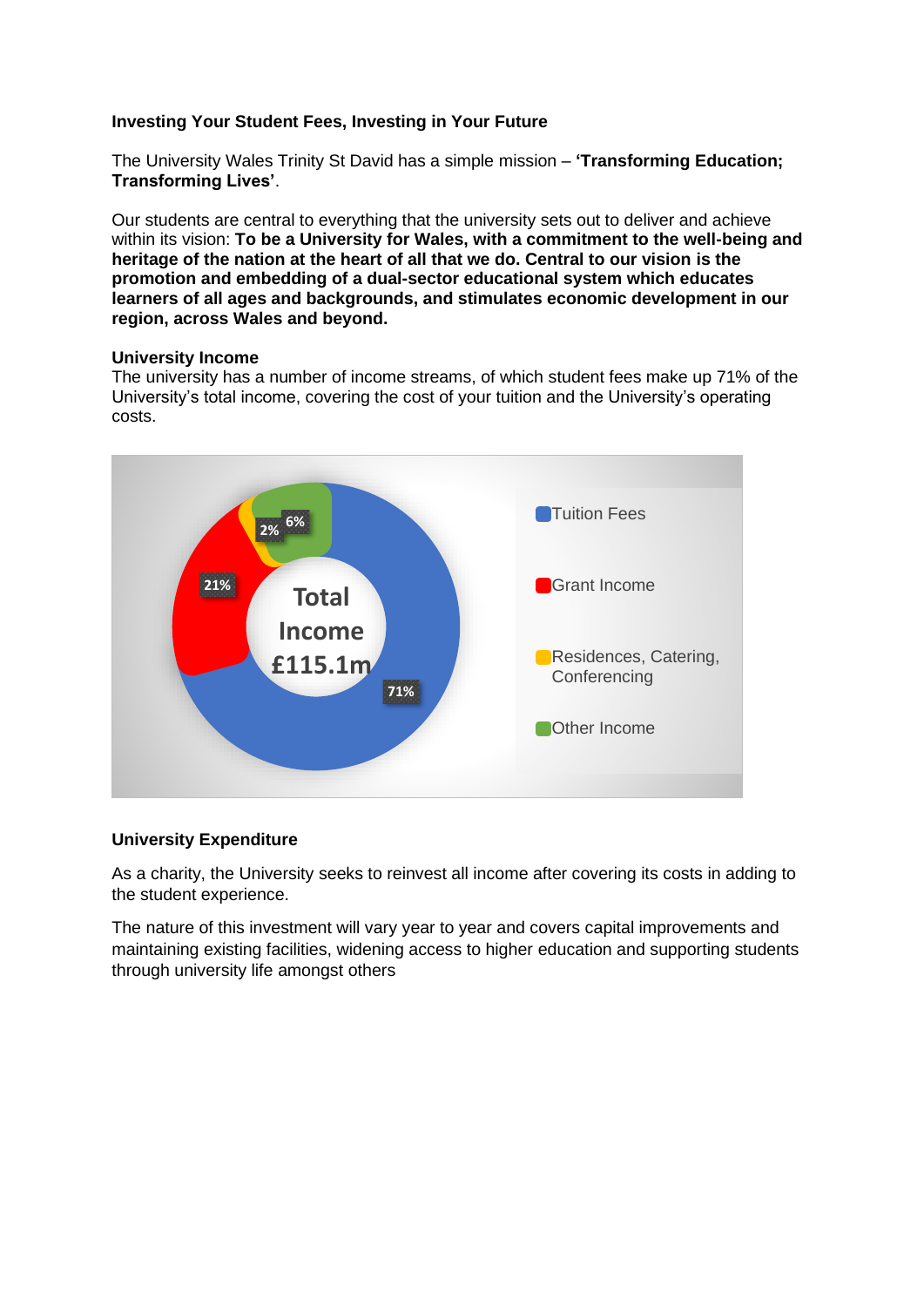

## **Expenditure per £ of Student Fee Income**

A number of expenditure lines are funded outside of tuition fee income. For each pound of tuition fee income we directly invest into the following areas



The university invests the majority of its income in providing the best teaching environment possible to its students with 67% of all tuition fee income invested in direct teaching costs and student welfare costs.

41% of the university's pay expenditure is directly attributed to academic staff costs. This investment allows the university to seek and employ the best possible academic staff and deliver a high quality education to its students, we are committed to placing our students at the centre of our mission by providing a relevant and inspiring bilingual curriculum.